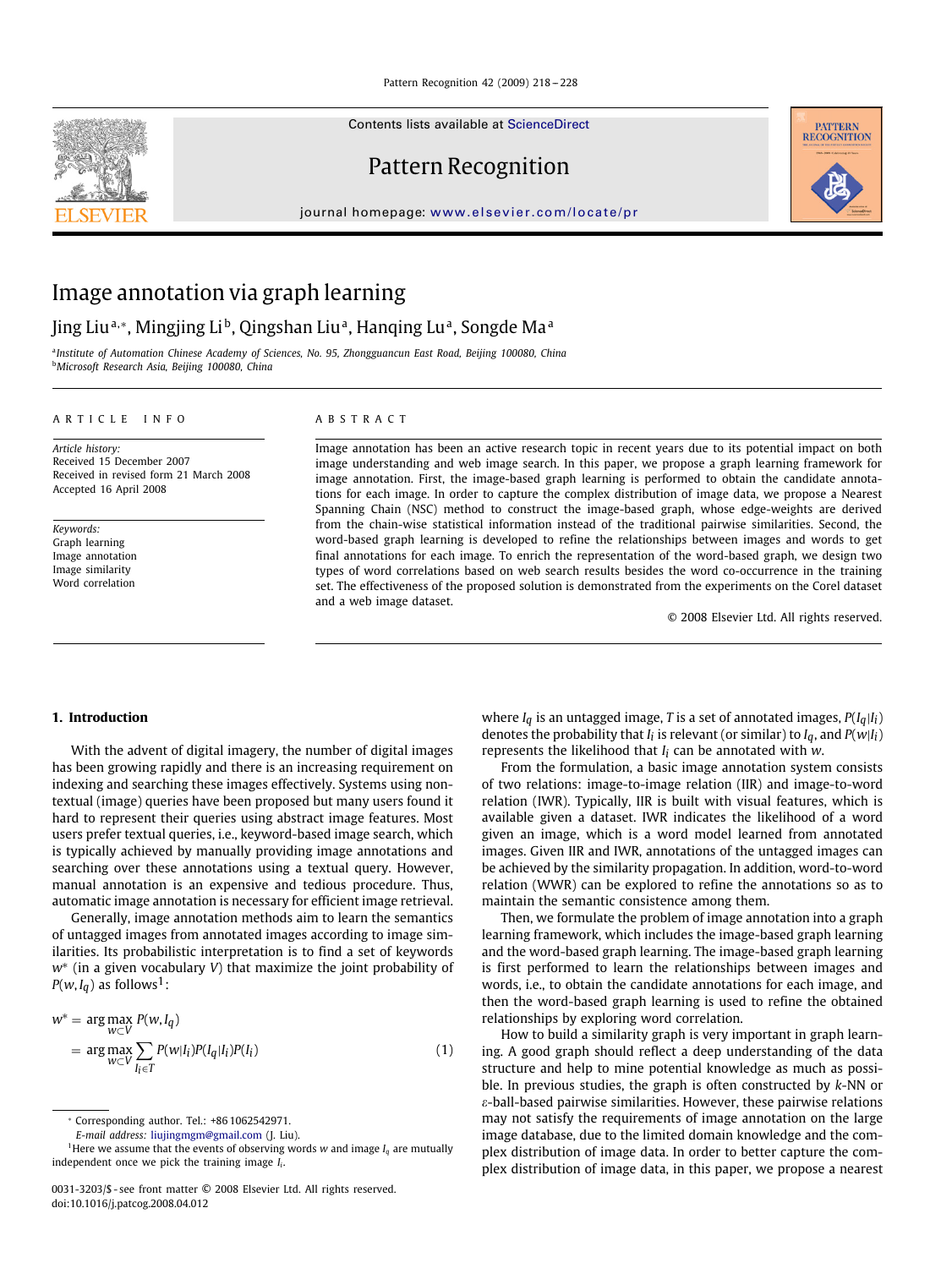spanning chain (NSC) method to construct the image-based graph, i.e., the NSC-based image graph. The edge-weights of this graph are calculated with the chain-wise statistical information. This calculation can leverage the structural knowledge existing in the real data distribution and so outperform the traditional representation of pairwise similarities.

Since the image-based graph learning does not take the relationship between words into account, it is inevitable to produce semantically inconsistent annotations. Thus, we develop the word-based graph learning to refine the obtained annotations from the imagebased graph learning, which is performed by exploring the word correlation. To enrich the word correlation, we not only use the word co-occurrence in the annotated dataset, but also design two types of word correlations in the web context by using Google image searcher. These three word correlations are combined with a linear model to build the word-based graph.

The main contributions in this paper are:

- A graph learning framework is proposed for image annotation. In this framework, we not only target at learning the relationship between images and words by the image-based graph learning, but also explore the word correlation by the word-based graph learning to further improve the performance of image annotation.
- We introduce and further improve the NSC method for the imagebased graph construction, which replaces the pairwise similarities with the chain-wise statistical similarities. It can well adapt to the data distribution.
- We design two new word correlations in the web context in addition to the word co-occurrence in the training set. Specially, the two web-based correlations provide more general and robust estimations and open a new domain for word correlation estimation.

The rest of the paper is organized as follows. Related work is briefly reviewed in Section 2. The proposed annotation framework is presented in Section 3. The implementation of two-phrases graph learning for image annotation are addressed in Sections 4 and 5 separately. The experiments are reported in Section 6. Finally, the conclusion and future work are given.

# **2. Related work**

Machine learning techniques have been used extensively in the field of image analysis [1,2], and there is not an exception for image annotation. We can classify them into three categories, i.e., the classification methods, the probabilistic modeling methods, and the graph-based methods.

The classification methods treat each semantic keyword or concept as an independent class, and assign each keyword or concept one classifier. Work such as linguistic indexing of pictures [\[3\],](#page-10-0) image annotation using SVM [\[4\],](#page-10-1) and Bayes point machine [\[5\]](#page-10-2) falls into this category.

The probabilistic modeling methods aim to learn a relevance model to represent the correlation between images and keywords. The early work [\[6\]](#page-10-3) applied a translation model (TM) to translate a set of blob tokens (obtained by clustering image regions) to a set of annotation keywords. Jeon et al. [\[7\]](#page-10-4) assumed that image annotation could be viewed as analogous to the cross-lingual retrieval problem and proposed a cross-media relevance model (CMRM). Lavrenko et al. [\[8\]](#page-10-5) proposed a continuous-space relevance model (CRM), in which the image is segmented into regions and each region is described with a continuous-valued feature vector. Given a set of training images with annotations, a joint probabilistic model of image features and words is estimated. Then the probability of the image regions belonging to a word can be predicted. Compared with the CMRM, the CRM directly models continuous features, so it does not rely on clustering and avoids the granularity issues. Feng et al. [\[9\]](#page-10-6) proposed another model based on the multiple Bernoulli distribution to generate words instead of the multinomial one as in the CRM. The Gaussian mixture model, the latent Dirichlet allocator (LDA), and the correspondence LDA incorporate latent variables to link image features with keywords [\[10\].](#page-10-7) Carneiro et al. [\[11\]](#page-10-8) proposed a supervised multiclass labeling (SML) method, in which a two-level mixture probabilistic model, i.e., one mixture density estimated for each image, the other mixture associated with all images annotated with a common semantic label, is built to learn the correspondence between images and their labels. Some studies also integrate the word correlation in the annotation process, such as the coherent language model (CLM) [\[12\],](#page-10-9) the correlated label propagation (CLP) [\[13\],](#page-10-10) and the wordnet-based method (WNM) [\[14\].](#page-10-11)

Recently, the graph-based methods have achieved much success in the field of image and video analysis including image annotation. One of the representative work was developed by Tong et al. [\[15\],](#page-10-12) which supported keyword propagation for image retrieval. Actually, it is performed by propagating the keywords from the labeled images to the unlabeled images by visual similarities. It is domain independent and the parameters are easy to tune, but this model directly used the pairwise relations over images to construct a *k*-NN similarity graph and did not consider the correlations between words.

In our previous work [\[16\],](#page-10-13) we proposed a graph model based on the NSC to annotate images. The model gives a statistical estimation of image similarities, which is gained by exploring the pairwise connections in multiple full-length NSCs. However, the sparsity of those connections in NSCs and the high expense on calculation constrain the performance of the estimation. In other side, word correlations were used to refine annotations for each image, in which only the semantic consistence among top annotations for each image was leveraged, while the annotating probabilities for each annotation obtained from the NSC-based graph learning were not considered. The semantic relatedness from WordNet and word co-occurrence in training set were combined to estimate the word correlation in Ref. [\[16\].](#page-10-13) However, the estimation which depends on manually defined lexicons (WordNet and a training dataset), can only handle a limited number of words and relationships among them. To attack all above problems, in this paper, we explicitly present a graph learning framework for image annotation and propose some improvements on the construction of image-based graph and word-based graph. Besides, more comprehensive experiments are performed to demonstrate the effectiveness of the proposed solution.

# **3. Image annotation via graph learning**

In this section, we will first overview the graph learning algorithm [\[17\],](#page-10-14) and then present the annotation framework via graph learning.

# *3.1. Graph learning algorithm*

Given a set of points  $X = x_1, x_2, ..., x_N \subset \Re^d$ ,  $x_i$  denotes a ddimensional feature vector. The labeling matrix *YN*×*<sup>c</sup>* is initialized according to prior knowledge, where *c* is the number of categories. Typically,  $y_{ij} = 1$  if  $x_i$  is initially labeled as the *j*th category and  $y_{ij} = 0$ otherwise. The element in the matrix  $R^{N \times c}$  is defined as the confidence of each point relevant to each category, while its stable state is derived from an iterative procedure as follows:

*Step* 1: Construct the similarity matrix *WN*×*<sup>N</sup>* as

$$
W_{ij} = \exp\left[-\frac{dis(x_i, x_j)}{\sigma^2}\right]
$$
 (2)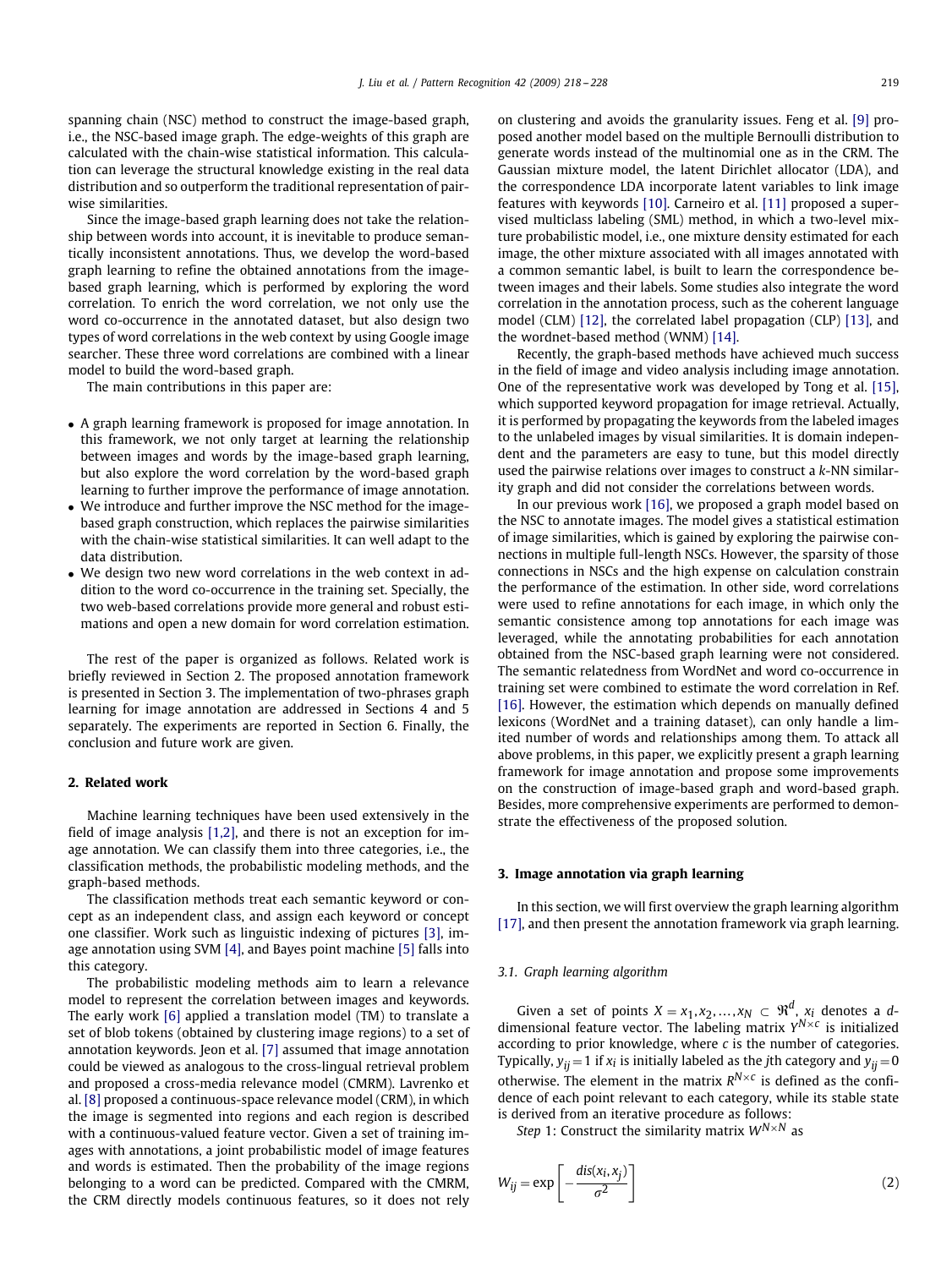

**Fig. 1.** Illustration of the proposed image annotation framework.

where *dis*(·) is a certain distance metric (L1 distance is used in our implementation). Note that  $W_{ii} = 0$  because there are no loops in the graph.

*Step* 2: Symmetrically normalize *W* by

$$
S = D^{-1/2} W D^{-1/2}
$$
 (3)

where *D* is a diagonal matrix and  $D_{ii} = \sum_{j=1}^{N} W_{ij}.$ 

*Step* 3: Do iteration according to Eq. (4), until convergence.

$$
R(t + 1) = \alpha S \cdot R(t) + (1 - \alpha)Y, \quad R(0) = Y \tag{4}
$$

where *t* denotes the number of iterations and  $\alpha$  is the propagating parameter.

*Step* 4: Decide the label for each unlabeled point according to the convergent matrix of *R*∗.

According to the above description, the graph learning method has two key components: the similarity graph (*S*) and the initial state representation (*Y*). The former describes the data distribution over all the labeled and unlabeled data, and the latter provides prior expert information for the learning process. So the graph learning method provides a natural way to solve the automatic annotation by the label propagation.

#### *3.2. Overview of image annotation framework*

We propose a graph learning framework for image annotation, which is illustrated in [Fig. 1.](#page-2-0) This framework contains two graph models, i.e., the image-based graph model and the word-based graph model.

Firstly, given the annotated training set and the visual features of all the images, the image-based graph learning aims to propagate labels from the annotated images to the un-annotated images by their visual similarities. In this model, the image-based similarity graph (*S*∗) is built with the NSC technique, which can capture the data distribution efficiently. As for the initial IWR (*Y*), we utilize the multiple Bernoulli model to indicate the probability of the word given an image, rather than the traditional indicative function. The details are described in Section 4.

<span id="page-2-0"></span>The purpose of the word-based graph learning is to refine the annotations obtained from the image-based graph learning. Three kinds of word correlations are designed to build the word-based graph (*K*∗). One is based on the annotated training set. The other two are based on analyzing the web context with the help of popular image searcher. The details are given in Section 5.

# **4. Image-based graph learning**

Traditionally, the similarity graph is constructed with pairwise similarities directly, while the structural distributing information among data has not been considered suitably. But such information usually provides valuable knowledge to identify data, which can be observed from the toy examples in [Fig. 2](#page-3-0) intuitively. To better capture the data distribution, we try to explore a kind of chain-wise distributing information to refine the pairwise relationships and propose the following NSC method, and apply it to build the imagebased graph for image annotation.

# *4.1. Nearest spanning chain (NSC)*

The proposed NSC is similar to the minimum spanning tree (MST) [\[19\],](#page-10-15) which connects all the points in a dataset. However, the NSC is a sequential chain, which only has one-to-one connections without any branches, while the MST usually has some branches, i.e., oneto-many connections. So the NSC is much simpler than the MST. The proposed NSC mainly has three properties as follows:

**Property 1.** *N* points (two end points and *N* − 2 mid points) and *N* − 1 edges form one sequential chain.

**Property 2.** Two end points are connected with one edge, respectively, and other mid-points are connected with two edges.

**Property 3.** The points in one chain are connected according to the rule of the nearest in residue (*NinR*). It means that a point should find its nearest neighbor in the residual un-selected points.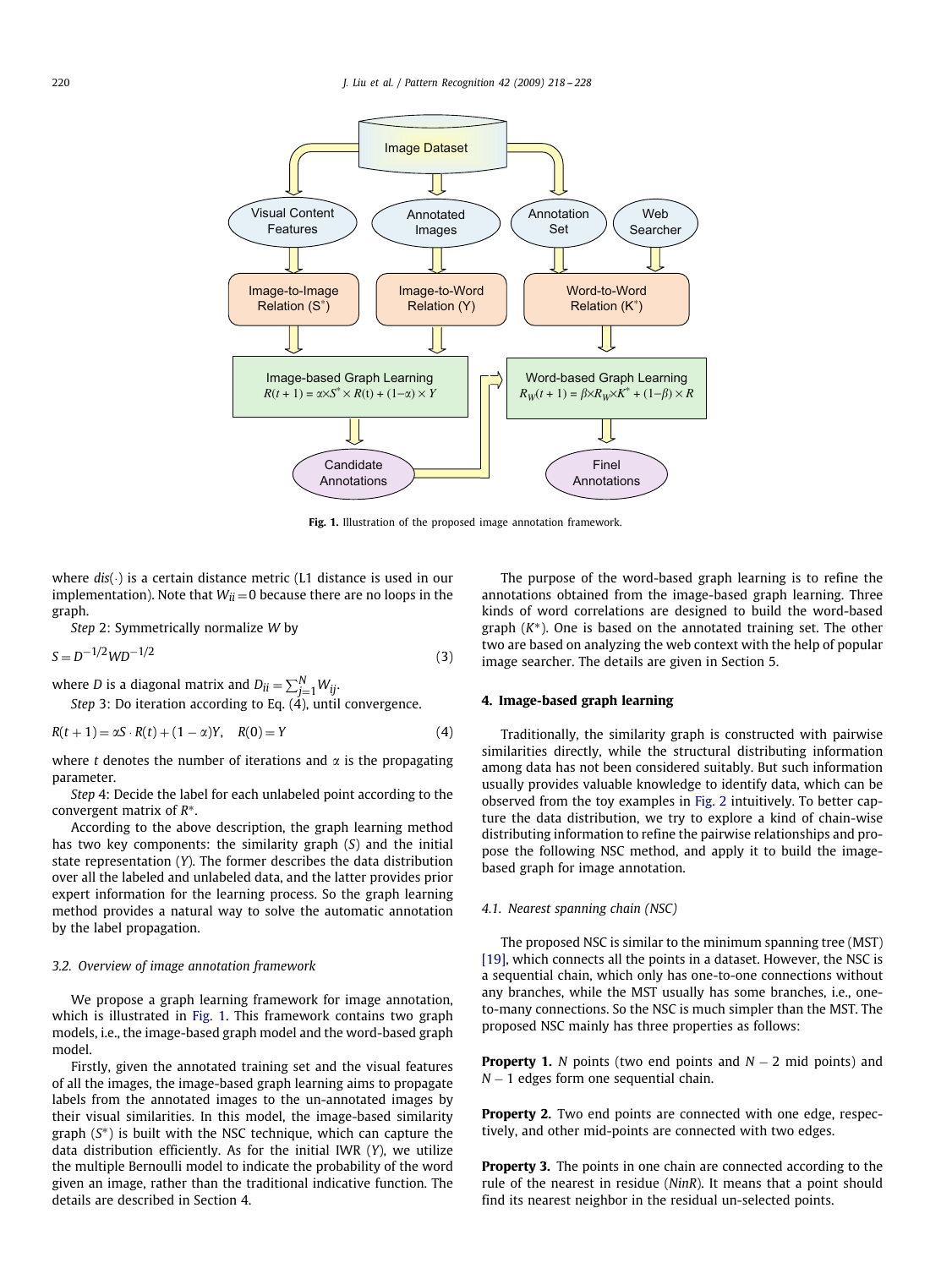

Fig. 2. Toy examples: (a) toy data distribute along two perpendicularly crossing lines, in which the distributing variances are 0.02; (b)-(d) the clustering results based on three types of similarity matrixes, which are the traditional pair-wise one [\[17\],](#page-10-14) the original NSC-based one [\[16\]](#page-10-13) and the improved sub-NSC-based one in this paper, respectively, using the spectral clustering algorithm [\[18\];](#page-10-16) (e) toy data distribute on two closing circles, whose radius are set as: radius1=normrnd(1,0.02) and radius2=normrnd(0.8, 0.02), respectively; (e)-(h) the clustering results based on the three types of similarity matrixes as used in  $(b)$ -(d).

Based on the above three properties, two nearer (more similar) points should have a higher probability to be connected together and two farther (more un-similar) points have a lower probability to be connected. Therefore, if multiple NSCs are given, some useful statistical information can be mined to reflect the data distribution to some extent. For clarity, a toy example is given in [Fig. 3,](#page-4-0) in which both sub-figures on the top present the data distribution along a unit circle and many examples of the NSCs, respectively. For instance, the point 2 is nearer to the point 1 than to the point 9, while in the NSCs, the connection of  $(1-2 \text{ or } 2-1)$  occurs more frequently than the connection of  $(2-9)$  or  $9-2$ ).

# *4.2. NSC-based image graph*

Intuitively, the statistical information in multiple NSCs can enrich the description of the pairwise relations. How to present a robust expression becomes quite important. According to our previous proposal in Ref. [\[16\],](#page-10-13) the frequency of every pairwise connection in the NSCs is considered as the statistical expression. Considering that the NSC is generated sequentially according to the rule of the *NinR*, the connection occurring in the front part of the NSC gains more confidence than that of in the rear part. Similarly, the connections between the same point-pair occurring in different positions in multiple NSCs, should have different contributions to the statistical representation. The weight should be inversely related to the occurring sequence. So we define the statistical description  $(C_{ij})$  in the NSCs for points *i* and *j* as follows:

$$
C_{ij} = \sum_{n=1}^{N} seq_{-}w_{ij}^{n} \cdot \delta_{ij}^{n}, \quad seq_{-}w_{ij}^{n} = \exp\left(\frac{\lambda_{1}}{idx_{-}i + idx_{-}j}\right)
$$
 (5)

where *seq*\_*w<sup>n</sup> ij* denotes the sequential weight for the connection between points *i* and *j* in the *n*th chain, *idx*\_*i* (or *idx*\_*j*) is the occurring

<span id="page-3-0"></span>index of the point *i* (or *j*) in the *n*th chain. And  $\delta_{ij}^n = 1$  if the points *i* and *j* are directly connected in the chain, and zero otherwise.

With the statistical description, the NSC-based graph for a *N*-points dataset is constructed as follows:

*Step* 1: Build *N* full-length NSCs starting from every point by repeating the following sub-steps: (i) Select one point as the starting point of one NSC. (ii) According to the rule of the *NinR*, absorb all other points into the NSC sequentially and obtain an *N*-length chain including all the *N* points.

*Step* 2: Learn statistical information from *N* NSCs according to Eq. (5).

*Step* 3: Construct the traditional similarity matrix as Eq. (2).

*Step* 4: Obtain a refined similarity matrix *W*<sup>∗</sup> by weighting *W* with *C* as

$$
W_{ij}^* = C_{ij} \cdot W_{ij} \tag{6}
$$

*Step* 5: Normalize *W*<sup>∗</sup> as Eq. (3) to obtain the NSC-based image graph *S*∗.

# *4.3. Improved sub-NSC-based image graph*

The above NSC-based graph is built with the pairwise direct connections in *N* full-length NSCs (i.e., each NSC contains all the points in the dataset). Actually many point-pairs are never connected directly in the NSCs, which lead to a sparse statistical matrix (*C*). In addition, the calculation with all the direct connections in the fulllength NSCs bring with not only high cost on computation, but also the weakened robustness, since the connections in the rear part of NSC is relatively unreliable. To deal with these issues, we propose two improvements with a reasonable assumption that the local distribution of the image data is dense. As it is known, the points are unsimilar when they are far away from each other, so it is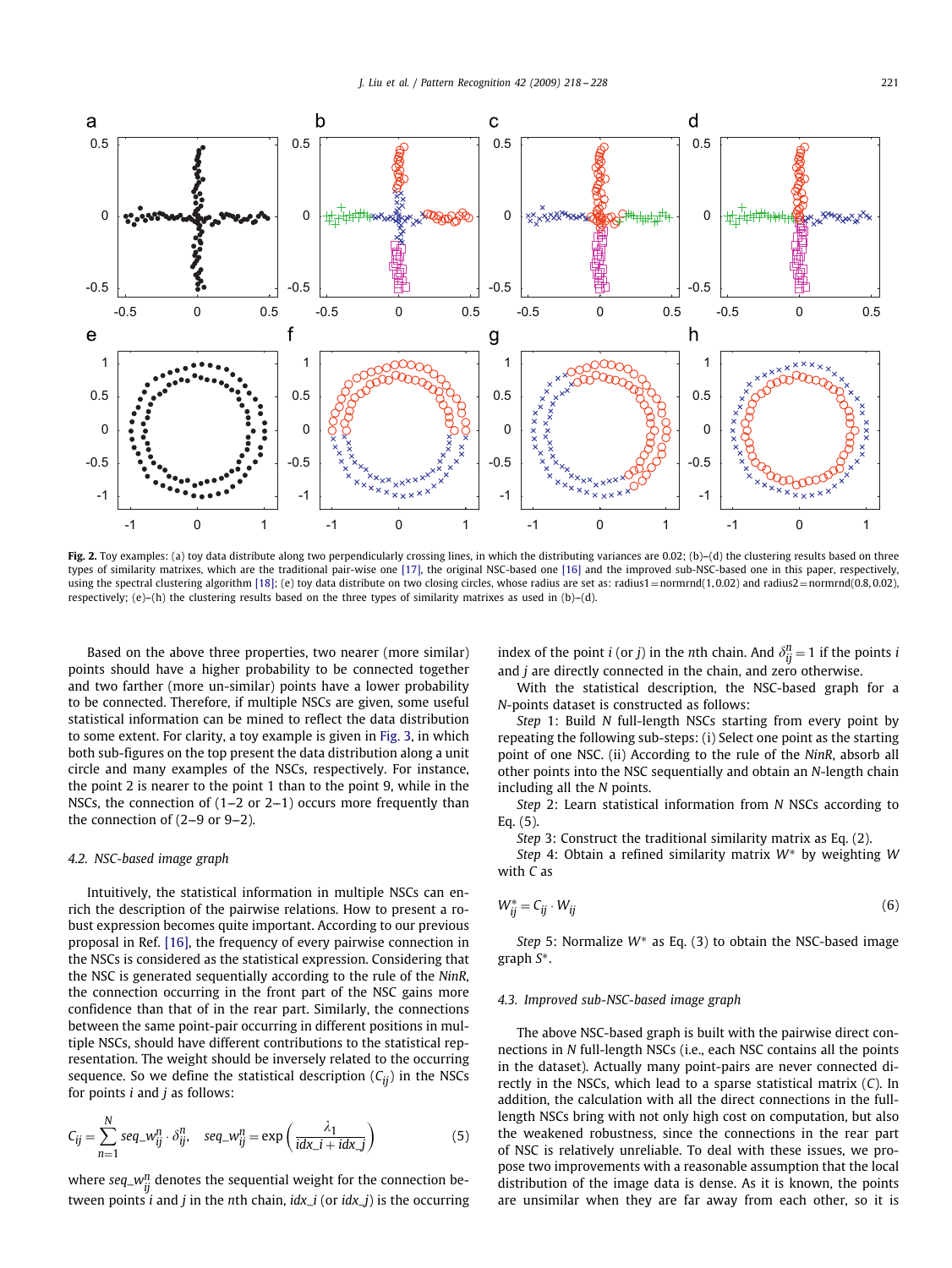

Fig. 3. Toy example: the top-left figure gives the toy data distribution, in which the points with the same marks are assumed to be in the same category and the number besides each point represents its index for clarity. The top-right one gives some examples of NSC denoted by the indexes of data. The three figures on thee bottom illustrate the maps of three types of similarity matrix, in which the brighter block indicates that the corresponding two points are more similar. Specially, the bottom-left figure presents the map based on the pairwise similarity as traditional method [\[17\].](#page-10-14) The bottom-middle figure presents the map based on the original NSC method [\[16\].](#page-10-13) The bottom-right figure presents the map based on the improved sub-NSC-based method in this paper.

enough and feasible to model the data distribution with locally neighboring data.

Based on the local data distribution, we first relax the NSC to the sub-NSC, i.e., we build the sub-NSC with *M*(*M<N*) points instead of all the *N* points in a dataset. Because we focus on the frequency of pairwise connections among multiple NSCs, we hope the connections are as reliable as possible. As discussed above, the connections occurring in the front part of the full-length NSC should have more confidence than the ones in the rear part. Thus, we take the front part of the NSC as the sub-NSC, and use multiple such sub-NSCs to estimate the data distribution, which are demonstrated to be sufficient by the experiments. Furthermore, the sub-NSC-based graph reduces the computational cost, for it only needs to manage partial sorting indices.

In Section 4.2, only the direct pairwise connections are used to compute the statistical matrix *C*. Actually some indirect connections in the neighborhood can also provide useful information for constructing *C*. For the toy example shown in [Fig. 3,](#page-4-0) points 1, 2 and 3 always occur in the NSCs as 1-2-3 (or 3-2-1). Besides direct connections like (1, 2) and (2, 3) are similar pairs, the indirect connection (1, 3) should also be a similar pair because it is always linked by the point 2. We call the point 2 the linker between 1 and 3. We use both direct connections and indirect connections to improve the statistical description. Namely we consider not only the connections like 1-2 (or 2-1) and 2-3 (or 3-2), but also the ones like 1-3 (or 3-1) to calculate the statistical matrix *C*. Certainly, the pair with the direct connection is more reliable to be similar than the pair with the indirect connection, so we give different weights to the connections according to the length of their linkers as well as their occurring

<span id="page-4-0"></span>positions. Given two points *i* and *j*, the weighted statistical description *C ij* should be calculated as

$$
C'_{ij} = \sum_{n=1}^{N} seq_{-}w_{ij}^{n} \cdot f_{L_{ij}}^{n} \cdot \delta_{ij}^{n}, \quad f_{L_{ij}}^{n} = \exp \frac{\lambda_{2}}{L_{ij} + 1}
$$
 (7)

where  $\delta_{ij}^n = 1$  if *i, j* are neighbors in *n*th sub-NSC, and zero otherwise,  $seq\_w_{ij}^n$  is same as in Eq. (5),  $f_{L_{ij}}^n$  is the weight inversely relevant to the value of  $L_{ij}$ , which is the length of the linker for the connection between the points  $i$  and  $j$ . Specially,  $f_{L_{ij}}^n$  obtains the maximum when  $L_{ij} = 0$ , i.e, the direct connection is considered.

To make the connection reliable, the maximum length of the linker, which decides the size of the neighborhood in a sub-NSC to select those connections, cannot be larger than the number of points in each consistent category. For the problem of image annotation, those images similar both on visualness and on semantics should form a consistent category. The number of such images is less than the number of images which are only similar on semantics, let alone the total number of images in dataset. Thus the maximum of the linker is greatly less than the size of dataset, which is also demonstrated in our experiments. Then the extra cost from the improvement is neglectable.

We apply the above two improvements in the image graph construction as mentioned in Section 4.2, i.e., using the sub-NSCs to replace the full length NSCs in Step 1 and using Eq. (7) to replace Eq. (5) in Step 2. Then we get an improved image similarity graph for the graph learning.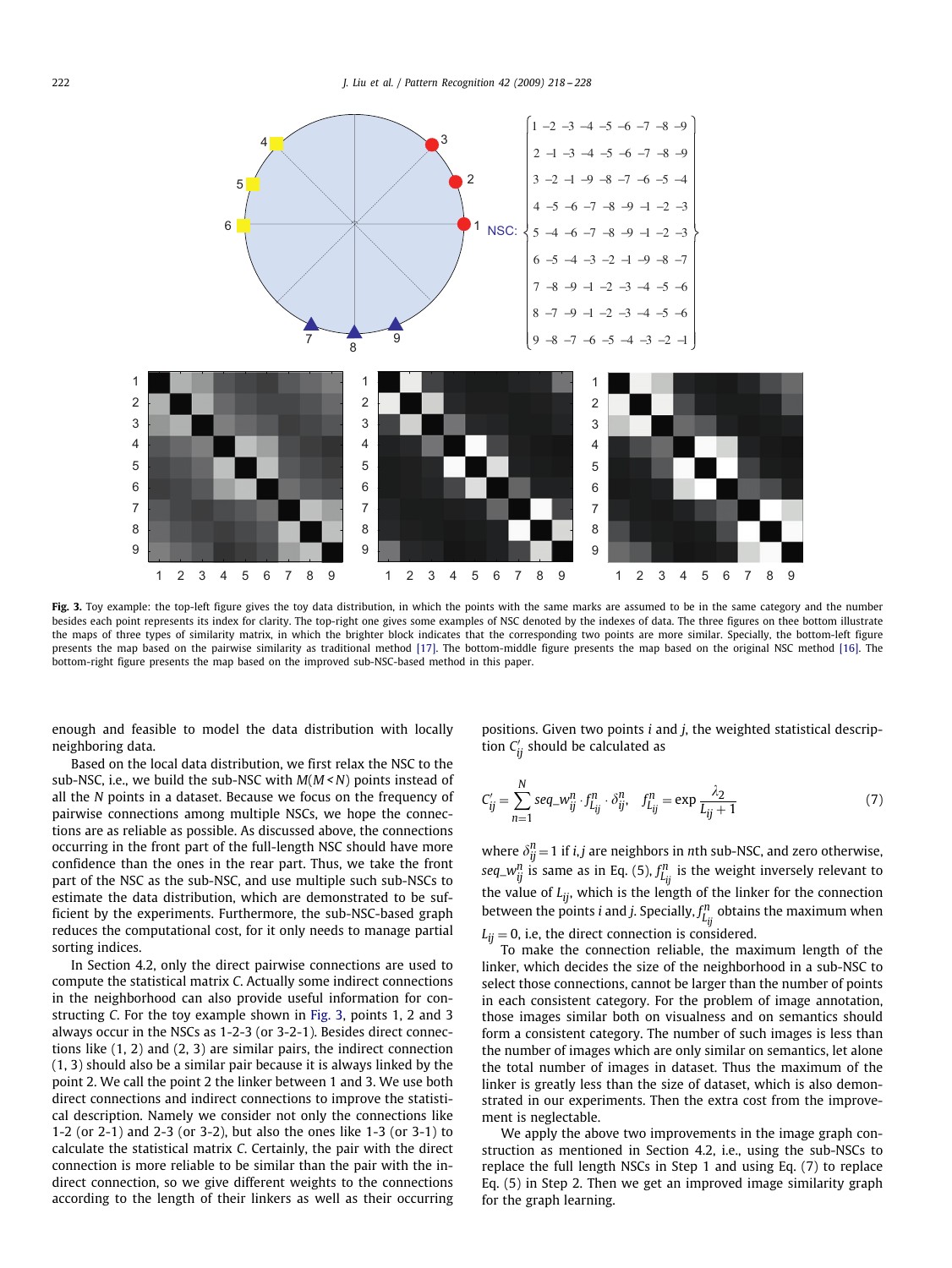Here, we take the toy example shown in [Fig. 3](#page-4-0) to present the effect of these improvements. For the toy data, nine points are distributed along a circle and can be classified into three classes, i.e., {1, 2, 3}, {4, 5, 6}, and {7, 8, 9}. We present a comparison among three similarity maps, which are obtained from different approaches, respectively, in [Fig. 3:](#page-4-0) the traditional one (bottom-left) as in Ref. [\[17\],](#page-10-14) the original NSC-based one (bottom-middle) as mentioned in Section 4.2 and the improved sub-NSC-based one (bottom-right). The class memberships, either inter- or intra-relationship, are reflected more precisely and clearly in the sub-NSC-based map. The original NSCbased one weakens the partial intra-relationship such as  $1-3$ ,  $4-6$ , and 7-9. The traditional one cannot figure out a contrastive map. Thus, the improved graph obtains the best description of data distribution by pulling the inter-relationship farther and drawing the intra-relationship nearer. Similar outperformance of the improved sub-NSC method can be seen from the examples illustrated in [Fig. 2.](#page-3-0)

# *4.4. Image-based graph learning for basic annotation*

The labeling matrix is another necessary component during the graph learning. Traditionally, an indicative function is used to present the label information, i.e., the probability of each word given an image is 0 or 1. Obviously, this is quite an absolute representation in that different annotations of an image usually have different reliabilities to represent the semantics of the image. Here, we adopt a probabilistic measure, which assumes a multiple Bernoulli distribution of annotations [\[9\],](#page-10-6) to initialize the labeling matrix *Y* as

$$
Y_{ij} = P(w_j | I_i) = \frac{\mu \delta_{w_j, I_i} + N_{w_j}}{\mu + N_T} \tag{8}
$$

where  $Y_{ij}$  indicates the probability of word  $w_j$  given image  $I_i$ ,  $\mu$  is a smoothing parameter.  $\delta_{w_j,l_i}=1$  if  $w_j$  occurs in the annotations of image *Ii* and zero otherwise. And *Nwj* is the number of images that contain  $w_i$  in their annotations, and  $N_T$  is the number of training images.

With the sub-NSC-based graph *S*<sup>∗</sup> and the probabilistic labeling matrix *Y*, we perform the iterative learning process as Eq. (4). When arriving the convergence, the resulting matrix *R* provides some preliminary annotations. We would further refine them by the following word-based graph learning.

# **5. Word-based graph learning**

The above image-based graph learning only focuses on the visual similarities among images, while the word correlations are not analyzed. As a result, the semantic consistence among the obtained annotations from the image-based graph learning is difficult to be achieved. In this section, we will design a combined estimation of word correlation to build a word-based graph and try to refine those annotations by the word-based graph learning. One aspect of the combination is based on the co-occurrence statistics over the training set. The other two are based on the visual representations of the words, which are generated by web image search.

# *5.1. Word co-occurrence in the training set*

Generally speaking, two words with high co-occurrence in the training set will lead to high probability to annotate certain image jointly, such as 'cloud' and 'sky', 'water', and 'fish'. Therefore, the word co-occurrence becomes an informative representation of the word correlation.

Here, we count the word pairs as annotations jointly in the training set to obtain the word co-occurrence. Usually, the more general a word is, the larger chance it will have to associate other words to annotate images. However, such associations usually have low confidence. Thus, we put a lower weight to a frequent (general) word and a higher weight to a rare (specific) word. The weighted co-occurrence (*KWC*) is calculated as

$$
K_{WC}(x, y) = K_C(x, y) \times \log\left(\frac{N_T}{n_x}\right)
$$
\n(9)

where  $K_C(x, y)$  is the original number of co-occurrence for the words *x* and *y*, *nx* is the count of *x* occurring in the annotated images, and  $N_T$  is the total number of the training images. Note that  $K_{WC}(x, y)$ may be unequal to  $K_{WC}(y, x)$ . For example, considering two words 'water' and 'fish', in which the former is general but the latter is specific, we can easily infer that there must have 'water' where 'fish' appears, but not vice versa.

# *5.2. Visual content-based correlation in the web context*

The above word co-occurrence is a locally statistical word correlation dependent on the training set. To get a more robust analysis, we seek other entrances to enrich the representation of word correlation. Web is considered as the largest public available corpus with aggregate statistical and indexing information. Such huge and valuable resources deserve to our attention. Since visual content is the direct representation of image semantics, it should also contribute to the word correlation. Thus, we design two visual-based word correlations with the help of Google image searcher. They are the visual content-based correlation in the web context and the visual consistence-based correlation in the web context. The former will be presented in the following, and the latter will be discussed in the next subsection.

Given a query, Google image searcher usually can provide some good search results, especially those on the first page. Thus, we treat the top-ranked images as the visual representations of the querying word roughly. And we define the similarity between the visual representations of two query words as their word correlation in the web context, i.e., the content-based word correlation, as follows:

$$
K_{CC}(x, y) = K_{S}(I(x), I(y)) = \sum_{m,n} S_{I}(I_{m}(x), I_{n}(y))
$$
\n(10)

where  $K_C(x, y)$  indicates the visual content-based word correlation between words  $x$  and  $y$ ,  $I(x)$  and  $I(y)$  indicate the resulting image sets by words *x* and *y*, respectively,  $I_m(x)$  is the *mth* image in the image set  $I(x)$ , and  $K_S(\cdot)$  is the similarity function between the two image sets,  $S_I(\cdot)$  is the similarity function between two images, and  $m, n = 1, 2, \ldots, T_r, T_r$  is the number of top images from the resulting images ( $T_r = 10$  in our experiments).

# *5.3. Visual consistence-based correlation in the web context*

The visual distribution of the top ranked images also implies much useful information, especially it can reflect the semantic uniqueness in a sense. For example, `jaguar' as a polysemous word may represent an animal, a car or a plane, so its search results include animal, car, and plane images. These three kinds of images have different colors, shapes, and textures. That is, they are not visually consistent.

When one query is composed of two words with the conjunctive operator (AND), the search images should be indexed with the both words. If the two words are not semantically related to each other, the search results may be very noisy and not visually consistent. Based on this consideration, the visual consistence of the search results is believed to be a good indicator of the word correlation.

We use the variance of visual features to describe the visual consistence. The less variance of visual features corresponds to the more consistent visual content. With multimodal image features extracted,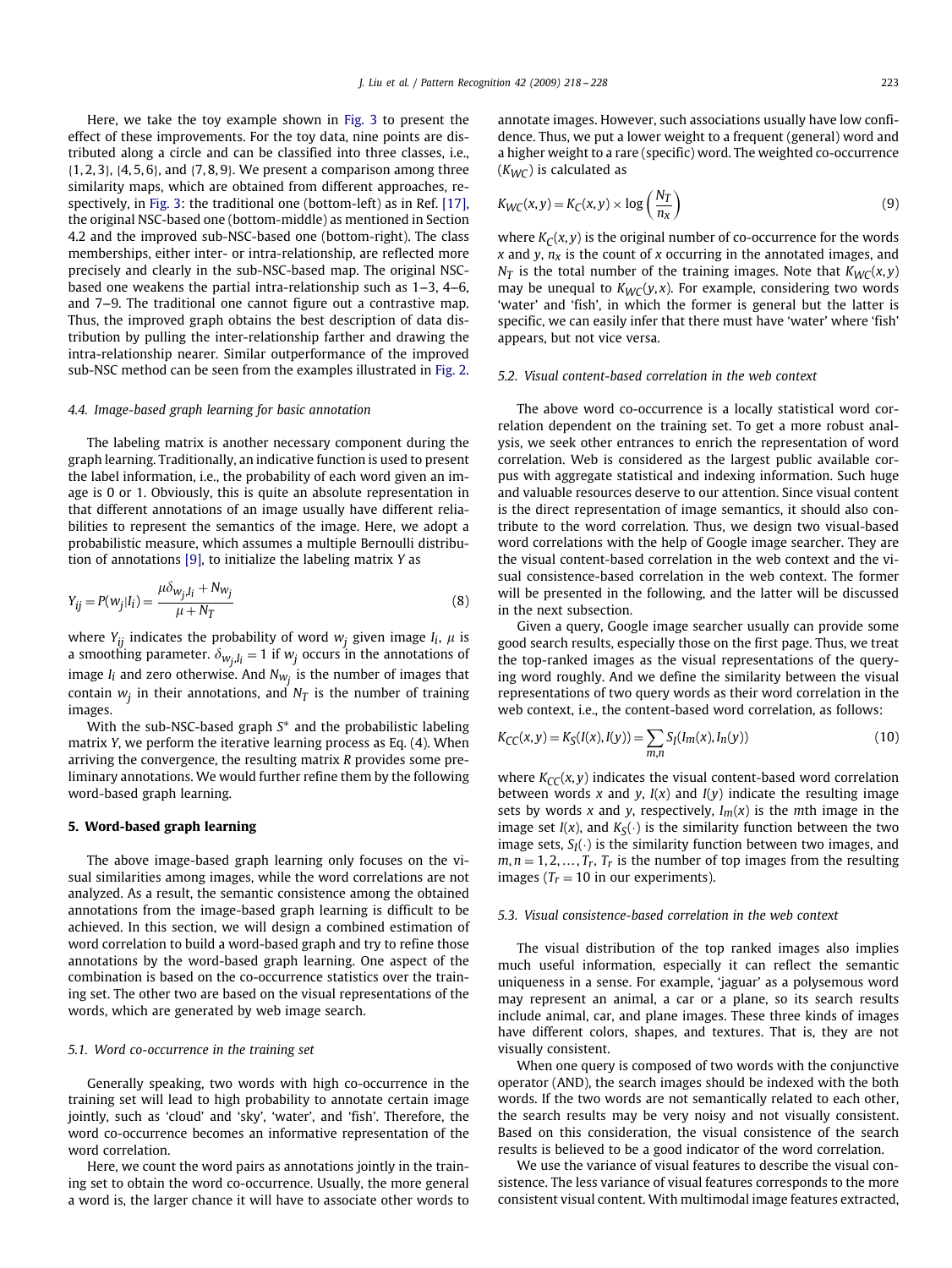it is preferred that some image features are given more weight than others in calculating the visual variance in order to better imitate actual human visual cognition. Besides, from studies of cognitive psychology, it is learned that human infers overall similarity based on the aspects that are similar among the compared objects, rather than based on the dissimilar ones. Accordingly, we design a new measure called dynamic partial variance (DPV), which focuses on the features with low variances and activates different features for different image sets. Assuming the variances of each dimensional feature among images in the set *S* are ordered as  $var_1(S) \leqslant var_2(S) \leqslant \cdots \leqslant var_d(S)$ , the DPV is defined as:

$$
DPV(S) = \frac{1}{l} \sum_{i=1}^{l < d} var_i(S) \tag{11}
$$

where *d* is the dimension of the visual feature and *l* is the number of similar aspects activated in the measure, which is set as  $l = 2d/3$ experientially.

To make the DPVs of the resulting images given word-pair queries comparable to each other, we normalize the values according to the semantic uniqueness of each word, i.e., the DPV of the resulting images given a single-word query. Given two words *x* and *y*, their visual consistence-based correlation is calculated as follows:

*Step* 1: Submit '*x*', '*y*', '*x y*' to Google image searcher, respectively, and obtain three sets of images, denoted as *Sx*, *Sy*, *Sxy*, which are composed of the top  $T_r$  resulting images, respectively.

*Step* 2: For each image, extract its visual features.

- *Step* 3: For each set, calculate the DPV according to Eq. (11).
- *Step* 4: The correlation between *x* and *y* is given as

$$
K_{VC}(x,y) = \exp\left(-\frac{\lambda_3 \cdot DPV(S_{xy})}{\min\{DPV(S_x), DPV(S_y)\}}\right) \tag{12}
$$

where  $\lambda_3 > 0$  is a smoothing parameter.

# *5.4. Word-based graph learning for annotation refinement*

Now we obtain the three types of word correlations, and they have different characteristics. The word co-occurrence in the training set provides relatively precise statistical description, but it depends on the training dataset. Though the two word correlations in the web context are universal and independent on any corpus, they may contain some noises due to the diversity of the web data. To make them complement each other, our proposal is to unify them in a linear form as Eq. (13), after they are normalized into [0, 1], respectively. The better performance is expected when more sophisticated combinations are used:

$$
K^* = \varepsilon_1 K_{WC} + \varepsilon_2 K_{CC} + \varepsilon_3 K_{VC}
$$
\n(13)

where  $\varepsilon_1, \varepsilon_2, \varepsilon_3 \in [0, 1]$ ,  $\varepsilon_1 + \varepsilon_2 + \varepsilon_3 = 1$ .

As shown in [Fig. 1,](#page-2-0) we take the result matrix *R* from the imagebased graph learning as the initial labeling matrix and take *K*<sup>∗</sup> as the word-based graph to perform the word-based graph learning for annotation refinement. Because the words do not have the transitive characteristic strictly, we carry out the propagation for only a few times (2 times in our experiments) as follows:

$$
R_W(t+1) = \beta R_W(t) \cdot K^* + (1 - \beta)R
$$
\n(14)

where  $\beta$  is the weight to regulate the role of annotation refinement using the word correlation. According to the resulting matrix *Rw*, the top *t* keywords are selected as the final annotations for each image  $(t = 5$  in our experiments).

# **6. Experiments**

We test the proposed framework on two datasets: the Corel dataset as in Ref. [\[6\]](#page-10-3) and the web image dataset as in Ref. [\[20\].](#page-10-17)

# *6.1. Corel dataset*

It is publicly available and widely used in evaluating the image annotation methods. The dataset contains 5000 images. Each image is segmented into 1-10 regions. A 36-dimensional feature is extracted from each region, which includes color, texture, and area features as in Ref.  $[6]$ . Each image is annotated with  $1-5$  words. The total number of words is 371. The dataset is divided into two parts: 4500 images are for training and the rest 500 images are for testing. Totally 260 distinct words are found in the testing set. In order to present a fair comparison on the dataset with some related works, all the comparative experiments carried on the dataset use the same visual features of segmented regions.

# *6.2. Web dataset*

The 9046 web images are crawled from the web by 48 topics. Each image is annotated with 5–15 keywords, which are extracted from the surrounding text and the tag information by the VIPS algorithm [\[21\]](#page-10-18) and the standard text processing techniques. There are totally 1153 keywords excluding the rare ones whose occurring frequency is less than 5. A 144-dimensional global feature for each image is extracted, including 36-dimensional color histogram, 64-dimensional color correlogram [\[22\],](#page-10-19) 20-dimensional Tamura feature [\[23\]](#page-10-20) and 24 dimensional pyramid wavelet texture feature [\[24\].](#page-10-21) There are 8096 images for training and 1000 images for testing. Totally 826 distinct words are found in the testing set.

In the construction of the image-based graph, one image corresponds to one point in the graph, while the edge-weight is decided by the similarity between images. Because the annotations for the Corel dataset are given manually, they have relatively good correspondence to regions. We calculate the similarity between images based on the region-level visual features as in Ref. [\[8\].](#page-10-5) For the web dataset, due to the limitation on annotation extraction for the web images, the obtained annotations are usually diverse and inconsistent with region's semantics. Thus, we build the similarity graph model based on the global content features for the web images.

Similar to previous work [6,9,8], the quality of automatic image annotation is measured through the process of retrieving testing images with single keyword. For each keyword, the number of correctly annotated images is denoted as  $N_c$ , the number of retrieved images is denoted as *Ns*, and the number of truly related images in the testing set is denoted as *Nr*. The precision and recall are computed as follows:

$$
precision(w) = \frac{N_c}{N_s}, \quad recall(w) = \frac{N_c}{N_r}
$$
\n(15)

We compute the average precision and recall over all the words occurring in the testing images (260 words) to evaluate the performance. In addition, we give another measure to evaluate the coverage of correctly annotated words, i.e., the number of words with non-zero recall, which is denoted as `NumWords' for short. This metric is important because a biased model can also achieve high precision and recall values by only performing quite well on a small number of common words.

# *6.3. Parameter setting*

In this subsection, we will firstly investigate the parameter setting in the construction of the sub-NSC-based graph. For clarity, we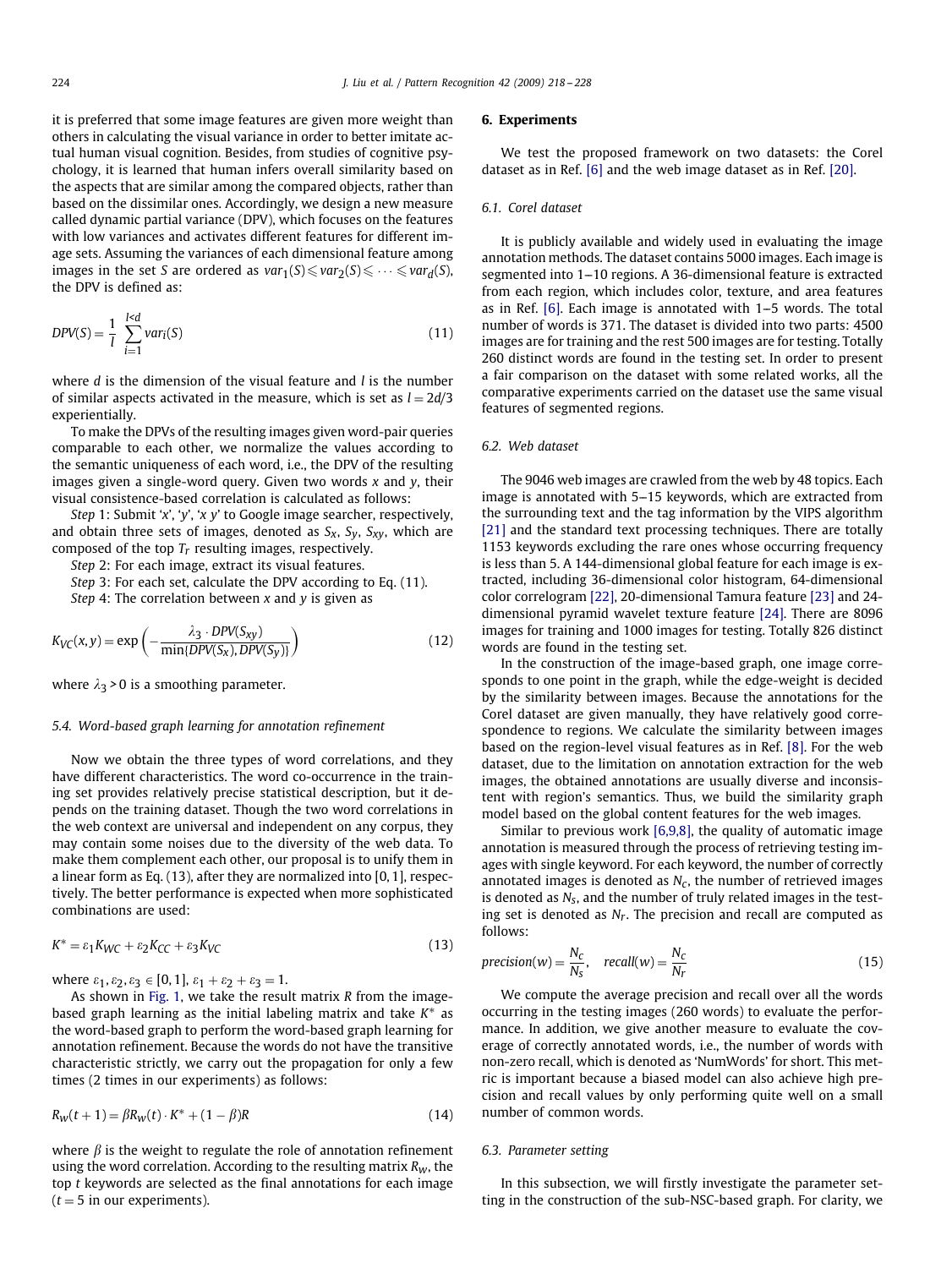

**Fig. 4.** Performance comparison on Corel dataset with different lengths of sub-NSC (*M*): the horizontal axis gives the different values of *M*. The bars present average precision and recall according to the left axis and the line denotes NumWords according to the right axis.

<span id="page-7-0"></span>

**Fig. 5.** Performance comparison on Corel dataset with different maximum linker lengths for pair-wise occurrence (*L*): the horizontal axis gives the different values of *L*. The bars present average precision and recall according to the left axis and the line denotes NumWords according to the right axis.

only perform the image-based graph learning and do not refine the obtained annotations by the word-based graph learning. The Corel dataset is used to evaluate the performance.

#### *6.3.1. Length of the sub-NSC*

According to Section 4.3, we need to build *N* sub-NSCs of *M*-length (*M<N*) and explore the chain-wise statistical information to model the data distribution. Intuitively, the length should relate to the size of the dataset. However, the longer the sub-NSC, the more expensive the computation. Moreover, too short sub-NSC provides so limited information and makes the similarity matrix sparse to some extent, and so it cannot reflect the data distribution well. As shown in [Fig. 4,](#page-7-0) the longer the length *M*, the better performance is obtained. When the length arrives at certain value, the performance tends to be stable. Based on this observation, we set *M* to 300 for the Corel dataset, and set  $M = 600$  for the web dataset, because the size of the web dataset is about two times larger than that of the Corel dataset.

# *6.3.2. Maximum length of linker for pairwise occurrence*

This is an important parameter in the proposed method, which is denoted as *L*. When *L* is zero, it means only the direct pairwise connections are taken into account as in AGAnn [\[16\].](#page-10-13) When *L* is more than zero, it indicates that the indirect connections are also considered besides the direct connections. The performance comparison <span id="page-7-1"></span>with different values of *L* is shown in [Fig. 5.](#page-7-1) We can find something interesting. The increasing value of *L* can improve the annotation performance. When *L* is around 4, the performance becomes stable, but when it is long enough (*L >* 6), the performance will be weakened. The reason is that too large or too small neighborhood inside a sub-NSC cannot truly reflect the relationship among the data. Too large *L* brings with much noise, and too small *L* does not supply sufficient information. Additionally, since the weights for certain connection, which are inversely related to the length of its linker as in Eq. (7), can leverage the negative effect by a large linker, the relatively stable performance can be obtained over a small range of values. Then, we set *L* to 4 in following experiments.

In addition, the other parameters are set by cross-validation as follows:  $\lambda_1 = \lambda_2 = \lambda_3 = 1.00$ ,  $\varepsilon_1 = 0.40$ ,  $\varepsilon_2 = \varepsilon_3 = 0.30$ , and  $\alpha = \beta = 0.25$ .

# *6.4. Comparison among word correlations*

To ensure good semantic relevance of the candidate annotations for each image, we propose to perform the word-based graph learning to refine them. In order to evaluate the proposed word-based graph learning completely, we make a comparison among different word correlations on the Corel dataset, in which the WordNetbased correlation (WNC) [\[25\],](#page-10-22) the word co-occurrence in the training set (WC), the content-based correlation in the web context (CC) and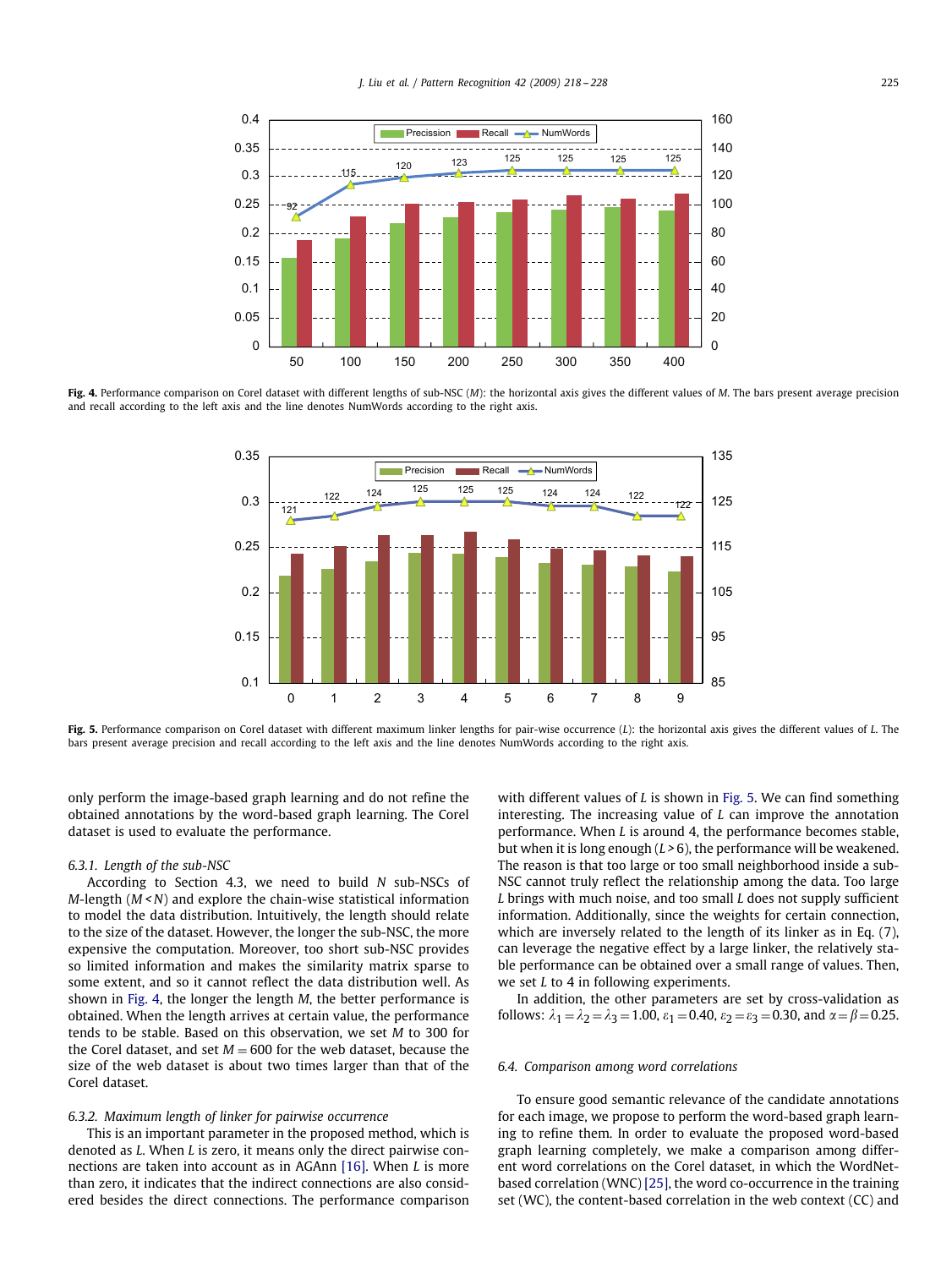the visual consistence-based correlation in the web context (VC) are considered. When the candidate annotations are obtained by the proposed sub-NSC-based graph learning method (denoted as  $GLM + Sub-NSC$ , the comparison among these different word correlations are listed in [Table 1.](#page-8-0) From the experimental results, we can find some useful observations. First, WC gains obvious improvement on the measure of the NumWords, while it losses a little on the average precision. This demonstrates that the method is capable of connecting more words through the statistical information, but the connections cannot ensure the relatedness on the semantic level. Second, CC and VC achieve more improvements synthetically and the later seems to be better. This is because that the two visualbased correlations by the web searcher provide the word correlations from a more extensive and reasonable level. Additionally, VC is estimated by an adaptive measure, i.e., DPV, so it is much robust to the web noise. Third, WNC shows the worst performance and even a negative role through the annotation refinement. There are 49 out of 371 words that either do not exist in the WordNet lexicon or have no available relations to the other words in the WordNet structure.

**Table 1**

Performance comparison on word correlation: based on GLM + Sub-NSC

| Model           | Precision | Recall | <b>NumWords</b> |
|-----------------|-----------|--------|-----------------|
| $GLM + Sub-NSC$ | 0.242     | 0.267  | 125             |
| $+$ WNC         | 0.218     | 0.249  | 117             |
| $+WC$           | 0.231     | 0.285  | 129             |
| $+CC$           | 0.243     | 0.278  | 127             |
| $+VC$           | 0.246     | 0.283  | 127             |
| $+WC-CC-VC$     | 0.253     | 0.291  | 130             |
|                 |           |        |                 |

#### **Table 2**

Performance comparison on word correlation: based on MBRM

| Model       | Precision | Recall | <b>NumWords</b> |
|-------------|-----------|--------|-----------------|
| <b>MBRM</b> | 0.192     | 0.231  | 119             |
| $+$ WNC     | 0.170     | 0.219  | 115             |
| $+WC$       | 0.186     | 0.243  | 125             |
| $+CC$       | 0.195     | 0.239  | 124             |
| $+VC$       | 0.208     | 0.238  | 122             |
| $+WC-CC-VC$ | 0.221     | 0.259  | 125             |
|             |           |        |                 |

Thus the sparse relation largely weakens the effect of this measure. Finally, the combination of (WC-CC-VC) achieves the best performance. It shares the advantages from each single correlation and presents a relatively precise and comprehensive measurement.

We also use the MBRM [\[9\]](#page-10-6) to obtain the candidate annotations, and further test the performance of these word correlations. The results are reported in [Table 2.](#page-8-1) We can see that the combined correlation (WC  $+$  CC  $+$  VC) still achieves the better performance.

# *6.5. Evaluation on Corel dataset*

In the subsection, we use the Corel dataset to evaluate the proposed method based on the two-phrases graph learning. For simplicity, we denote it as TGLM in the following.

[Fig. 6](#page-8-2) shows the experimental results, where the recall and precision are average over 260 words. In order to further evaluate the performance of the proposed method, we also investigate the performance of some related methods: TM [\[6\],](#page-10-3) CRM [\[8\],](#page-10-5) MBRM [\[9\],](#page-10-6) original graph learning model (GLM) [\[15\],](#page-10-12) GLM + Sub-NSC (only using the sub-NSC-based graph learning) and  $GLM + Word$  (using the combined word correlation of 'WC-CC-VC' to refine the annotation results derived from GLM), AGAnn [\[16\]](#page-10-13) (using NSC-based graph as in Section 4.2 and another type of combined word correlation-'WNC-WC'), and SML [\[11\].](#page-10-8)

<span id="page-8-0"></span>From [Fig. 6,](#page-8-2) we can draw the following conclusions. First, all the GLM-based methods outperform the others, in which TGLM achieves the best performance. Specifically, compared with MBRM, TGLM achieves a gain of 25.9% in recall and 31.8% in precision. Second, both extensions for GLM with the Sub-NSC method (GLM+Sub-NSC)

<span id="page-8-3"></span>**Table 3** Retrieval performance comparison on the Corel dataset

<span id="page-8-1"></span>

| Model       | 260 Words | 179 Words | Words ( $recall > 0$ ) |
|-------------|-----------|-----------|------------------------|
| <b>CRM</b>  | 0.249     | 0.265     | 0.395                  |
| <b>MBRM</b> | 0.267     | 0.292     | 0.443                  |
| <b>SML</b>  | 0.313     |           | 0.492                  |
| AGAnn       | 0.271     | 0.327     | 0.489                  |
| <b>TGLM</b> | 0.293     | 0.354     | 0.521                  |



<span id="page-8-2"></span>Fig. 6. Performance comparison on Corel dataset: the bars present average precision and recall according to the left axis and the line denotes NumWords according to the right axis.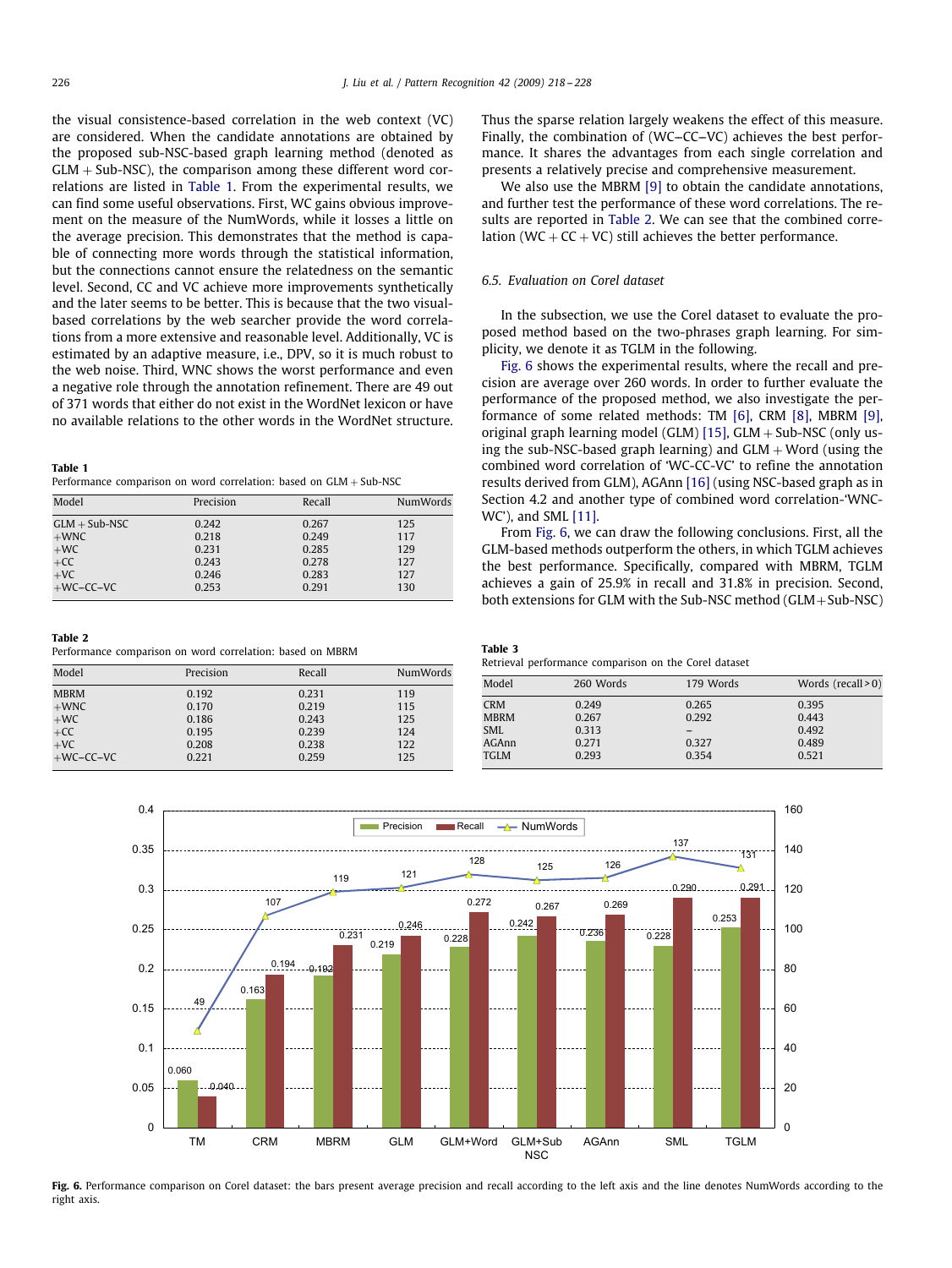

Fig. 7. Average precision comparison among MBRM, AGAnn and TGLM on Web dataset: the horizontal axis denotes the percentage of annotated images in the training set.



Fig. 8. Average recall comparison among MBRM, AGAnn and TGLM on web dataset: the horizontal axis denotes the percentage of annotated images in the training set.

and the word correlation  $(GLM+Word)$  achieve significant improvements. It indicates that the Sub-NSC-based similarity graph can better describe the distribution and the annotation refinement using the combined word correlation also brings some improvement, especially on the NumWords. Third, TGLM outperforms AGAnn in all the evaluation metrics, because TGLM benefits from the improved construction of the image-based graph, the modified initial labeling matrix, and the more comprehensive word correlation. Finally, TGLM and SML achieve the comparable performance. As a state-of-the-art method, SML gains on NumWords, but loses a lot on precision, when compared with our methods.

The ranking order provided with image annotation is very important for image retrieval in that the users would like to find the most related images against their queries as quick as possible. To evaluate the ranking order, we analyze results with single-word queries. That is, given one query word, the system will return all the images that are annotated with the query word, and rank them according to the probabilities of the word given these images. Then a metric called mean average precision (MAP) [\[8\]](#page-10-5) is used to evaluate the retrieval performance. Average precision is the average of precisions at the ranks where relevant items occur, and MAP is given by averaging over all the queries. Here the relevance means that the ground-truth annotation of the image contains the query word.

In [Table 3,](#page-8-3) we present the values of MAP on all 260 words and on the subset of 179 words that occur at least twice in the testing dataset. The MAPs on the words with non-zero recall are also listed. The results show that TGLM obtains the best performance. It demonstrates that the ranking order obtained from TGLM is preferable.

# <span id="page-9-0"></span>**Table 4** Retrieval performance comparison on the web dataset

| Model       | 826 Words | 676 Words | Words (recall $>0$ ) |
|-------------|-----------|-----------|----------------------|
| <b>MBRM</b> | 0.199     | 0.235     | 0.325                |
| AGAnn       | 0.251     | 0.272     | 0.398                |
| <b>TGLM</b> | 0.263     | 0.321     | 0.426                |

# *6.6. Evaluation on the web image dataset*

Currently, there exist almost infinite web images and they usually have extensive semantics and large variation on visual content. Thus, the less requirement on the labeling data and robust modeling for data distribution become important for the web image annotation. Here, we use our collected web dataset to test the performance of the proposed method.

In the experiment, we randomly select the labeled images from the training set with different percentages. Figs. 7 and 8 illustrate the comparisons among TGLM, AGAnn, and MBRM. We can see that TGLM achieves the best performance, while MBRM obtains the worst performance. Especially, MBRM is more sensitive to the varying percentage of the annotated images, while both the graph-based methods can work well even given less labeled images. Compared to AGAnn, TGLM gets the average gain on precisions with the different labeled percentage is 9.7%, and the average gain on recalls is 7.5%. The predominance of TGLM further demonstrates the effect of the proposed improvements in this paper.